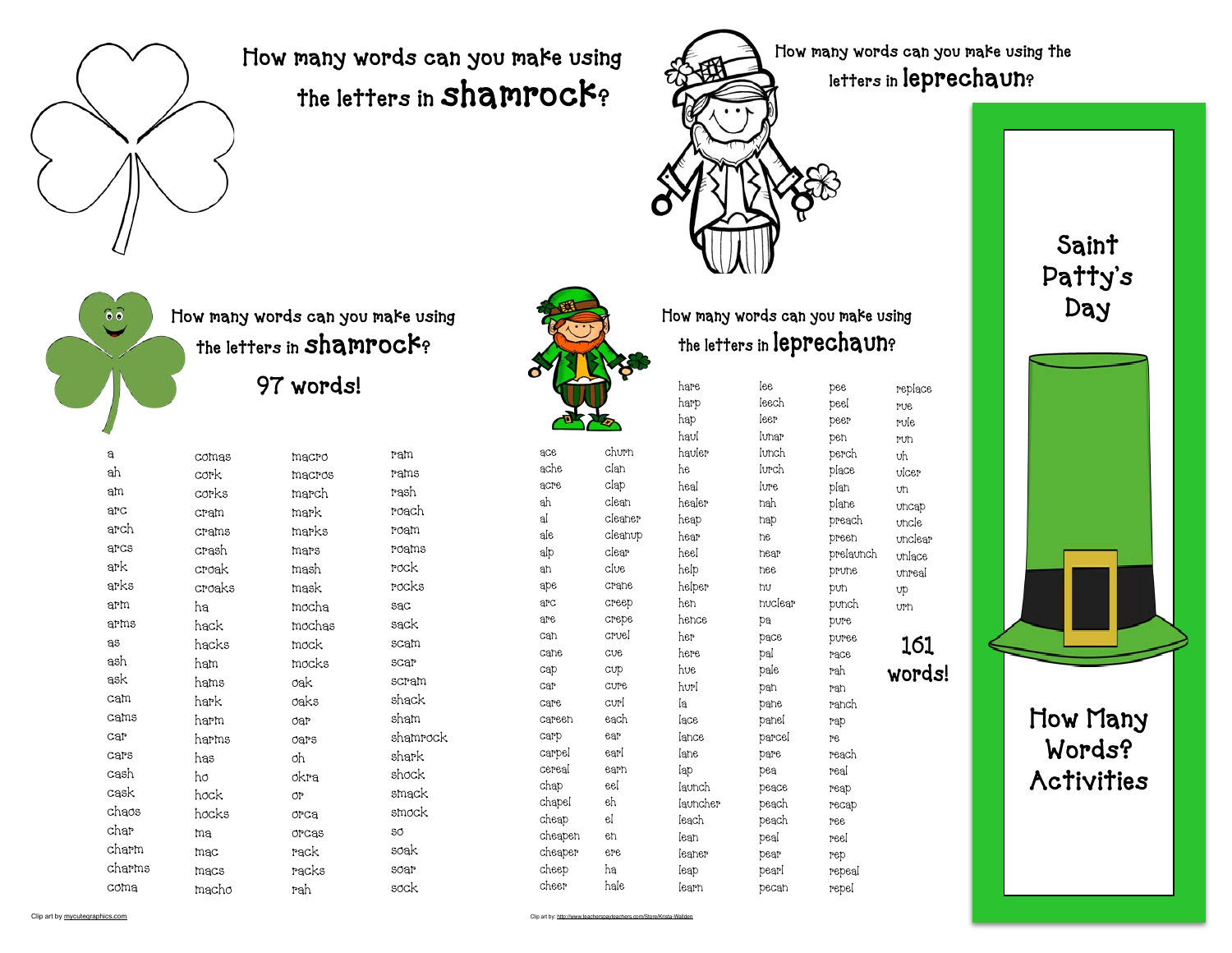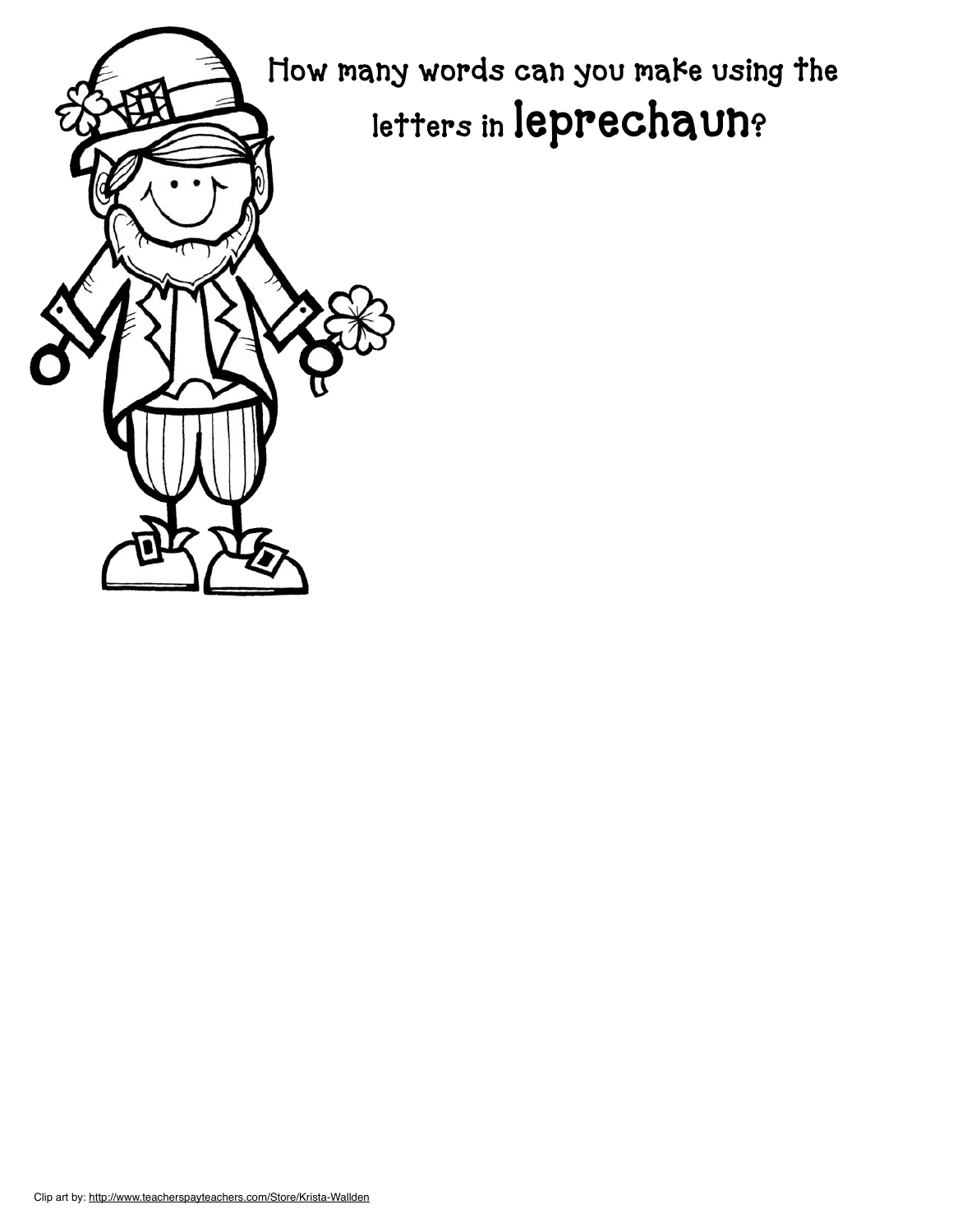

## How many words can you make using the letters in leprechaun?

ace ache acre ah al ale alp an ape arc are can cane cap car care careen carp carpel cereal chap chapel cheap cheapen cheaper cheep cheer churn clan clap clean cleaner cleanup clear clue. crane creep crepe cruel cue cup cure curl each ear earl earn eel eh el en ere ha hale

hare harp hap haul hauler he heal healer heap hear heel help helper hen hence her here hue hurl la lace lance lane lap launch launcher leach lean leaner leap learn

lee leech leer lunar lunch lurch lure nah nap ne near nee nu nuclear pa pace pal pale pan pane panel parcel pare pea peace peach peach peal pear pearl pecan

pee peel peer pen perch place plan plane preach preen prelaunch prune pun punch pure puree race rah ran ranch rap re reach real reap recap ree reel rep repeal repel

replace rue rule run uh ulcer un uncap uncle unclear unlace unreal up urn

## 161 words!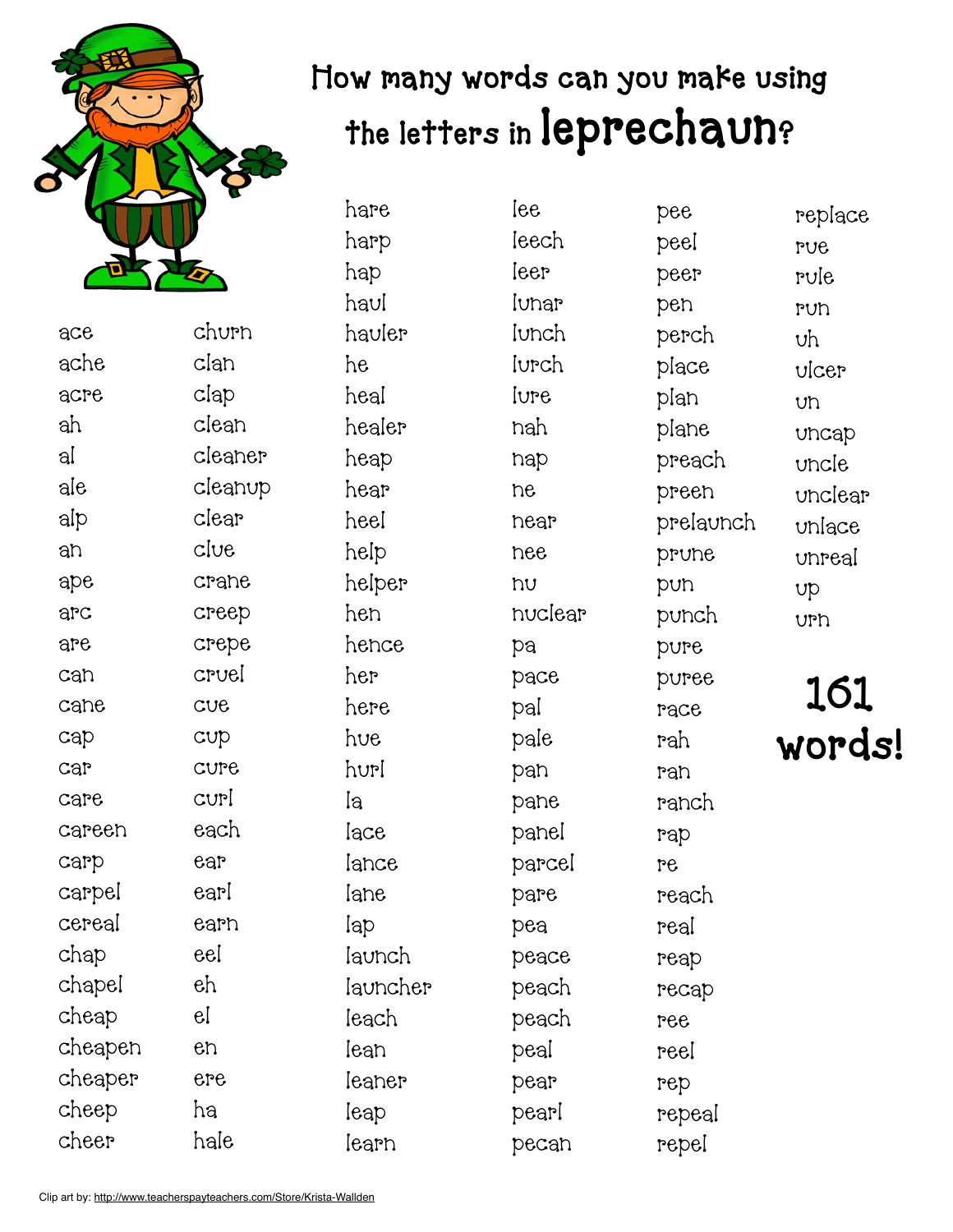

How many words can you make using the letters in shamrock?